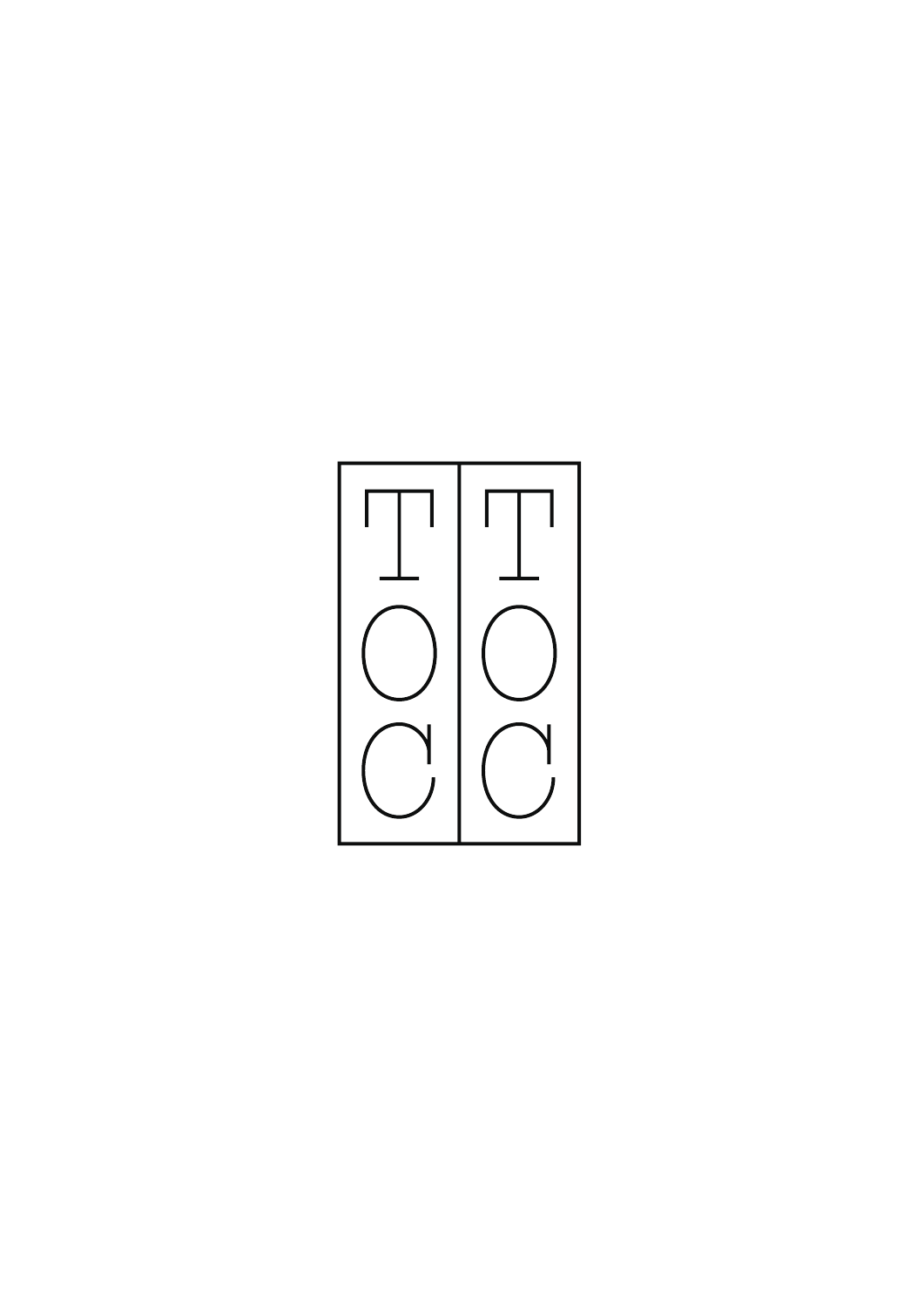

Tocnomy is a compound word of TOCTOC and Gastronomy. It will take you to an unforgettable journey of our exclusive cuisine.

> 우리가 살아가는 순간을 가장 빛나게 만들 톡톡 만의 미식-Tocnomy (TOCTOC + Gastronomy)로의 새로운 여행. 그동안 쌓아온 톡톡의 정수로 당신의 미각의 문을 열겠습니다.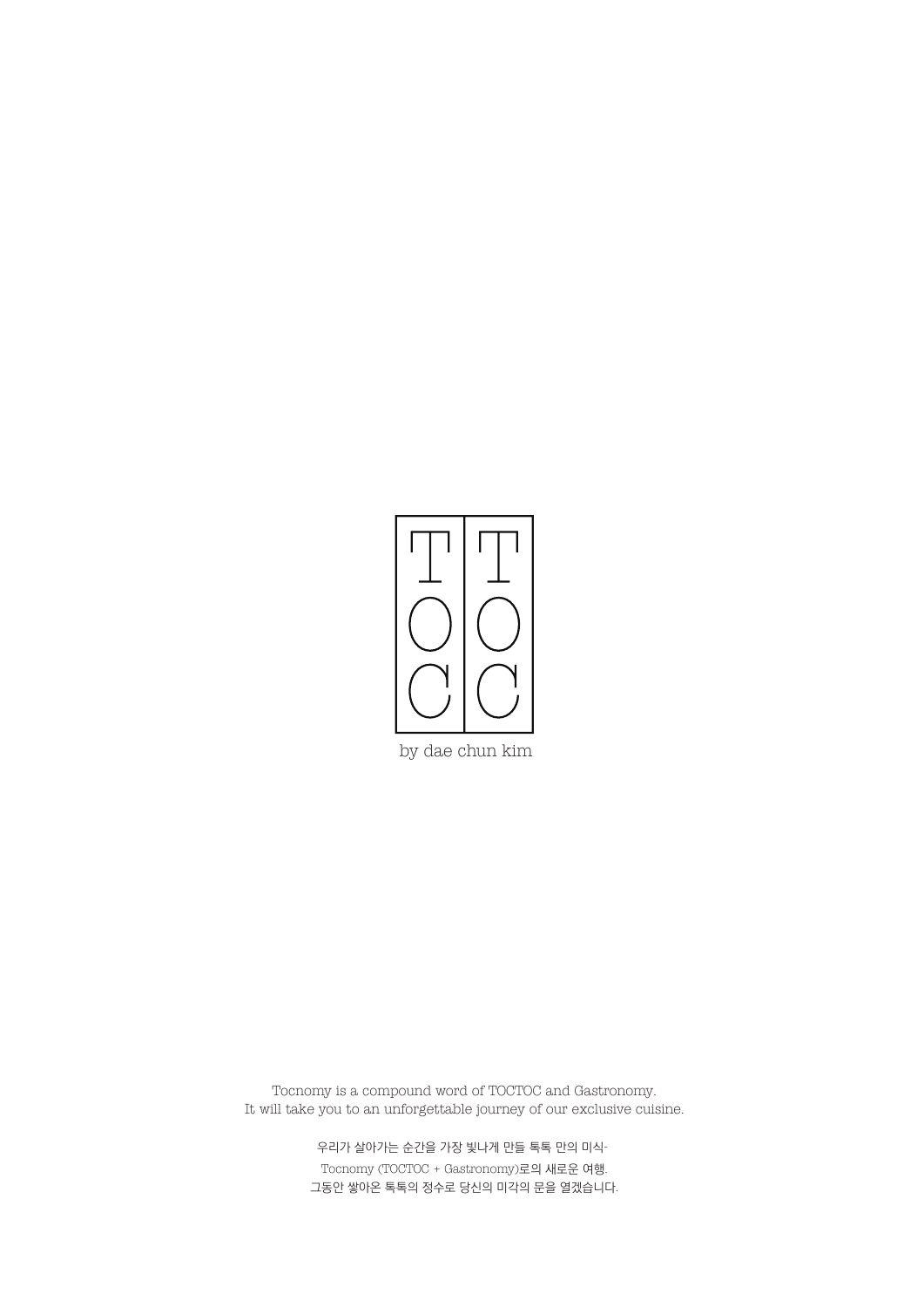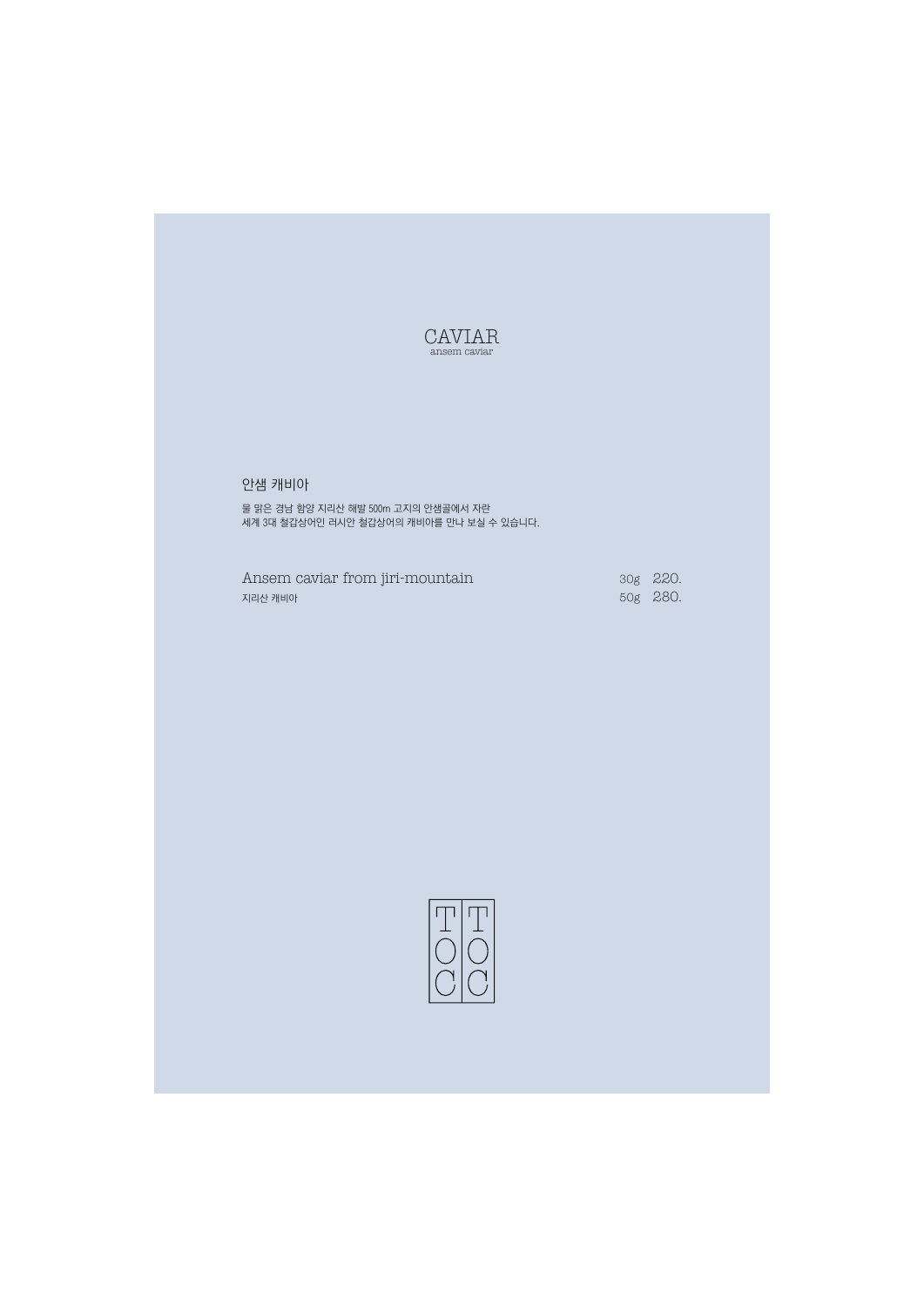## LUNCH COURSE MENU

| Amuse Bouche                | Welcoming TocToc small bites<br>세 가지 어뮤즈 부쉬                                                                                                                                          |     |
|-----------------------------|--------------------------------------------------------------------------------------------------------------------------------------------------------------------------------------|-----|
| Sikbugwan                   | Bread / kelp butter<br>식부관 빵, 다시마 버터                                                                                                                                                 |     |
| Cold Dish<br>choose 1option | Raw Seafood<br>오늘의 해산물<br>or<br>Salad / french vinaigrette<br>친환경 채소, 프렌치 비네그렛                                                                                                       |     |
| Warm Dish                   | Agnolotti / shrimp / anchovy<br>아뇰로티, 새우, 앤쵸비                                                                                                                                        |     |
| Main<br>choose 1option      | Daily Pasta<br>오늘의 파스타<br>$_{\mathrm{or}}$<br>Daily Fish<br>오늘의 생선<br>or<br>Lamb / lamb jus $(+15.)$<br>양갈비, 램 쥬<br>or<br>Loin / $truffle$ jus $(+30.)$<br>1++ 한우 채끝 등심(120g), 트러플 쥬 |     |
|                             | or<br>Truffle Pasta / cream / pecorino (+5.)<br>파파델레, 페코리노, 트러플, 크림 파스타                                                                                                              |     |
| Dessert                     | Corn / 3 kinds of Korean Jang / Reggiano<br>옥수수, 한국의 3가지 장, 레지아노                                                                                                                     |     |
| Cafe                        | Coffee or Tea<br>커피 또는 차                                                                                                                                                             |     |
| 1인 기준<br>V.A.T included     |                                                                                                                                                                                      | 90. |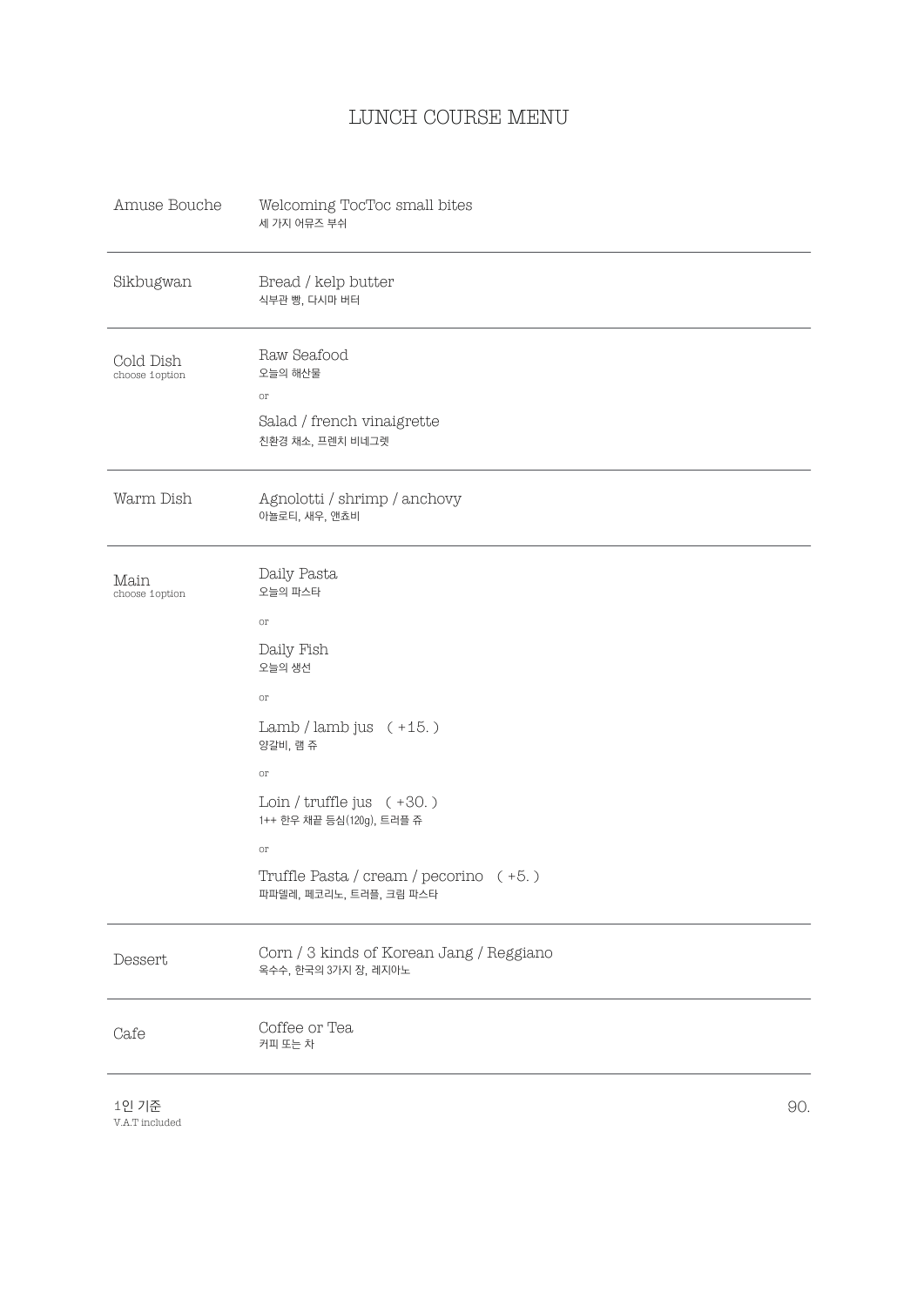## WEEKEND LUNCH COURSE MENU

| Amuse Bouche                 | Welcoming TocToc small bites<br>세 가지 어뮤즈 부쉬                                                                    |
|------------------------------|----------------------------------------------------------------------------------------------------------------|
| Sikbugwan                    | Bread / kelp butter<br>식부관 빵, 다시마 버터                                                                           |
| Cold Dish<br>choose 1 option | Raw Seafood<br>오늘의 해산물<br>$_{\mathrm{OT}}$<br>Salad / french vinaigrette<br>친환경 채소, 프렌치 비네그렛                   |
| Warm Dish                    | Agnolotti / shrimp / anchovy<br>아뇰로티, 새우, 앤쵸비                                                                  |
| Main<br>choose 1 option      | Daily Fish<br>오늘의 생선<br>$_{\mathrm{or}}$                                                                       |
|                              | Hanu / truffle jus (+20.)<br>1++ 한우(80g), 트러플 쥬                                                                |
| Pasta<br>choose 1 option     | Daily Pasta<br>오늘의 파스타<br>$_{\mathrm{or}}$<br>Truffle Pasta / cream / pecorino (+5.)<br>파파델레, 페코리노, 트러플 크림 파스타 |
| Dessert                      | Corn / 3 kinds of Korean Jang / Reggiano<br>옥수수, 한국의 3가지 장, 레지아노                                               |
| Cafe                         | Coffee or Tea<br>커피 또는 차                                                                                       |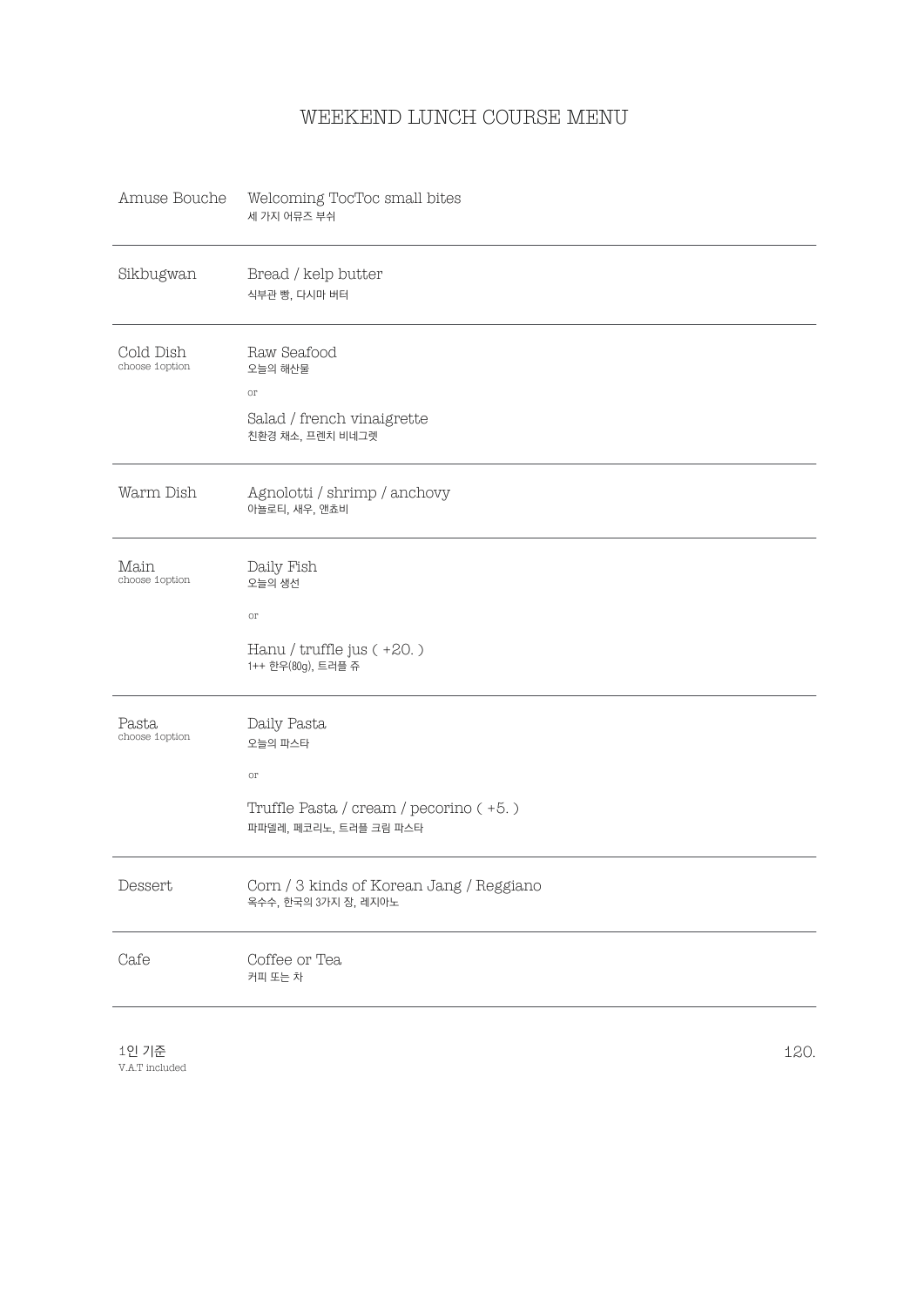## Tocnomy

| Amuse Bouche            | Welcoming TocToc small bites<br>어뮤즈 부쉬                                                                                                                                          |
|-------------------------|---------------------------------------------------------------------------------------------------------------------------------------------------------------------------------|
| Sikbugwan               | Bread / salami / schinken / kelp butter<br>식부관 빵, 살라미, 슁켄, 다시마 버터                                                                                                               |
| Raw                     | Raw Seafood<br>오늘의 해산물                                                                                                                                                          |
| Taco                    | Pork Shoulder / emmental / salsa<br>돼지목살, 에멘탈, 살사                                                                                                                               |
| Salad                   | Vegetables / kelp / french vinaigrette<br>친환경 채소, 다시마, 프렌치 비네그렛                                                                                                                 |
| Fish                    | Daily Fish<br>오늘의 생선                                                                                                                                                            |
| Main<br>choose 1option  | Lamb / lamb jus<br>양갈비, 램 쥬<br>or<br>Hanu / truffle jus (+20.)<br>1++ 한우(80g), 트러플 쥬                                                                                            |
| Pasta<br>choose 1option | Cold Lobster / bisque cream / tomato (+10.)<br>랍스타, 비스크 크림, 토마토<br>or<br>Wando Kelp / truffle / chives<br>완도 다시마, 트러플, 차이브<br>or<br>Truffle / cream / pecorino<br>트러플, 크림, 페코리노 |
| Dessert                 | Corn / 3 kinds of Korean Jang / Reggiano<br>옥수수, 한국의 3가지 장, 레지아노                                                                                                                |
| Cafe                    | Coffee or Tea<br>커피 또는 차                                                                                                                                                        |
|                         |                                                                                                                                                                                 |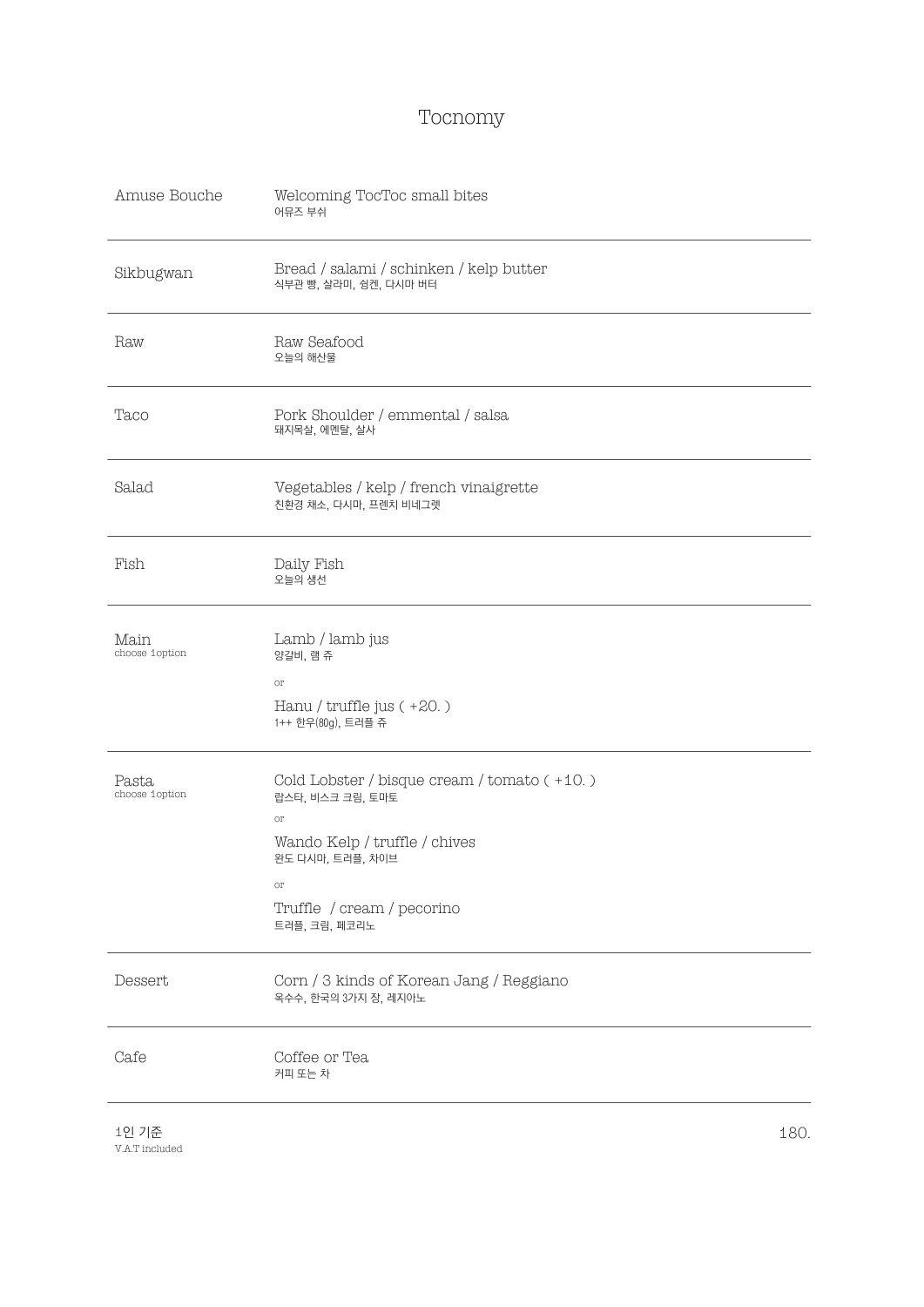|--|--|

| 해산물  | 국내산, 일본산  |
|------|-----------|
| 생선   | 국내산, 일본산  |
| 돼지고기 | 국내산, 이탈리아 |
| 소고기  | 국내산 한우    |
| 양고기  | 호주산       |
| 닭고기  | 국내산       |
| 푸아그라 | 프랑스       |